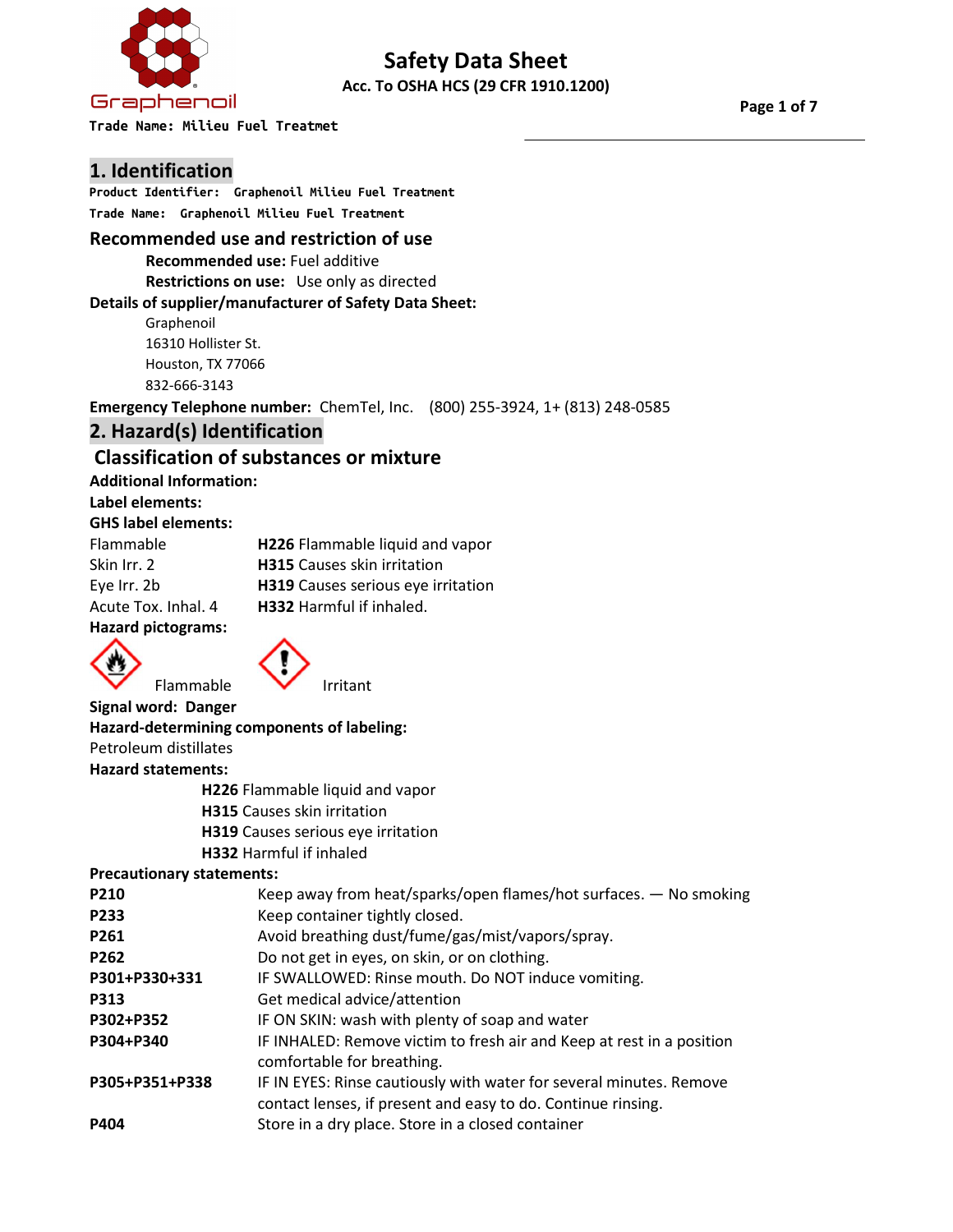# Safety Data Sheet Acc. To OSHA HCS (29 CFR 1910.1200)

# Trade Name: Graphenoil Milieu Fuel Treatment

Page 2 of 7

**P501** Dispose of contents/container in accordance with local/regional/national/international regulations.

**HEALTH** 

**REACTIVITY** 

**FIRE** 

21

 $\overline{\mathbf{3}}$ 

 $\overline{\mathbf{o}}$ 

 $Heath = 2$ 

 $R$ eactivity =  $0$ 

 $Fire = 3$ 

Hazard description: WHMIS symbols:



Classification system:



 $Reactivity = 0$ 

NFPA ratings (scale 0-4) HMIS ratings (scale 0-4)

#### Other Hazards

Results of PBT and vPvB assessment:

PBT: Not Applicable

vPvB: Not Applicable

### 3. Composition/Information on Ingredients:

Chemical characterizations: Proprietary

Description: Mixture of substances listed below with non-hazardous addition.

Dangerous components:

| <b>CAS NO</b> | <b>Chemical Name</b>                       | Range % |
|---------------|--------------------------------------------|---------|
| 64742-47-8    | Distillates, petroleum, hydrotreated light | 45-70%  |
| 64742-94-5    | Naphtha, petroleum, heavy aromatic         | 30-55%  |

Additional information: For the listed ingredients, the identity and exact percentages are being withheld as a trade secret.

# 4. First-Aid Measures:

### Description of first-aid measures

#### General information:

Immediately remove any clothing soiled by the product.

After inhalation: Supply fresh air; consult a doctor in case of complaints.

After skin contact: Immediately rinse with water. If irritation continues, consult a doctor. Seek immediate medical help.

After eye contact: Remove contacts lenses if worn, if possible. Rinse opened eye(s) for several minutes with running water. Then consult a doctor.

After swallowing: Rinse out mouth and then drink plenty of water. Do not induce vomiting; immediately call for medical help.

Information for doctor: Treat according to symptoms.

Most important symptoms and effects, both acute and delayed: Can cause severe eye irritation and dermatitis with prolonged skin contact

Danger issues:

Can cause severe eye and skin irritation

Indication of an immediate medical attention and special treatment needed: No additional information available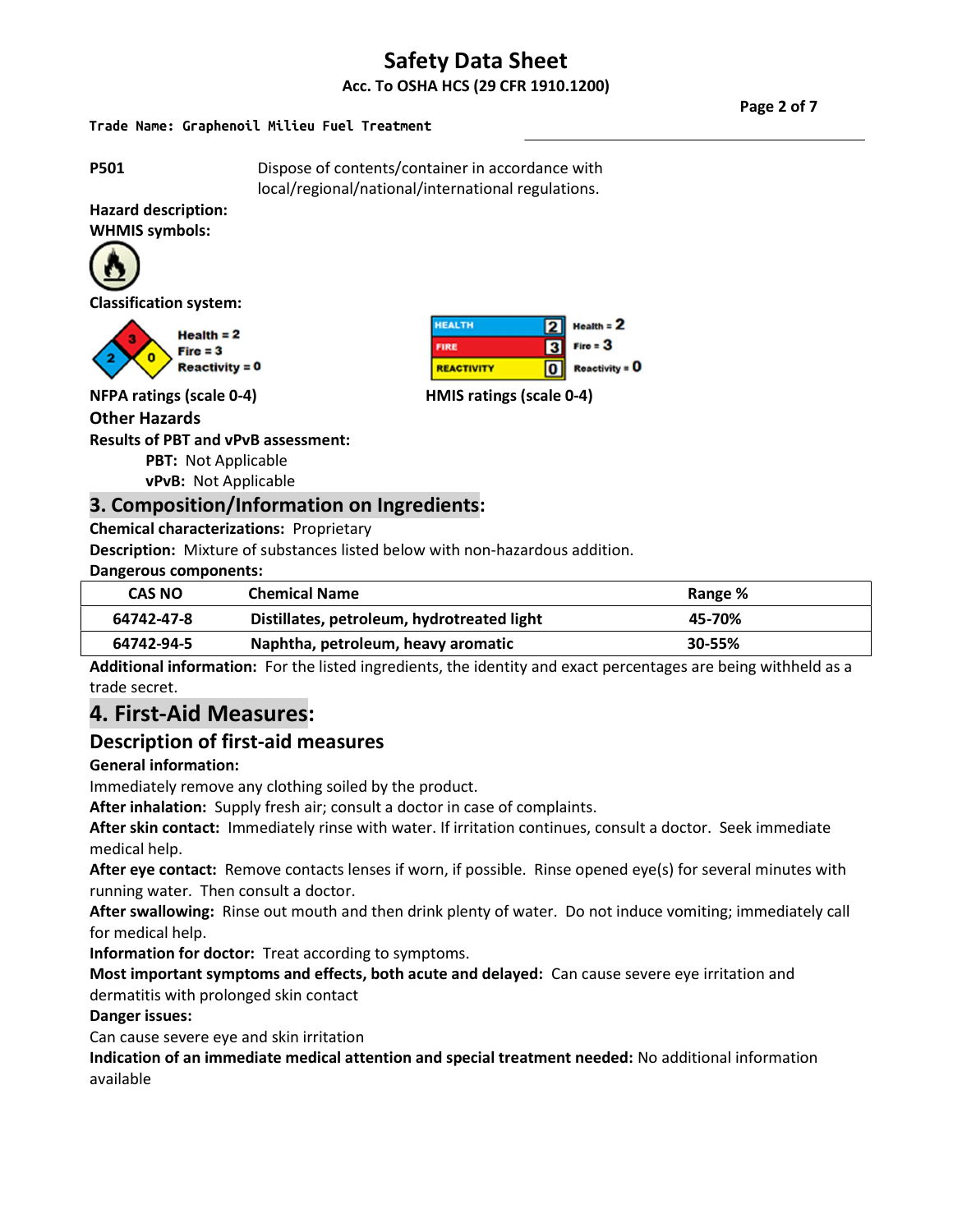Acc. To OSHA HCS (29 CFR 1910.1200)

Trade Name: Graphenoil Milieu Fuel Treatment

# 5. Fire-Fighting Measures

# Extinguishing Media

Suitable extinguishing agents: CO2, extinguishing powder or water spray. Fight larger fires with water spray or alcohol resistant foam.

For safety reasons unsuitable extinguishing agents: None.

Special hazards arising from the substance or mixture: Formation of toxic gases is possible during heating or in case of fire.

### Advice for firefighters

Protective equipment:

Wear self-contained respiratory protective device.

Wear fully protective suit.

Additional information: No further relevant information available

# 6. Accidental Release Measures

Personal precautions, protective equipment and emergency procedures:

Wear protective equipment. Keep unprotected persons away.

Ensure adequate ventilation.

Environmental precautions: Do not allow product to enter sewers, surface of ground water.

Methods and materials for containment and clean up: Absorb with liquid-binding material (sand, diatomite, acid binders, universal binders sawdust). Send for recovery or disposal in suitable receptacles. Dispose contaminated material as waste according to Sec. 13

Reference to other section: Refer to Sec. 7, 8, and 13.

# 7. Handling and Storage

# Handling

#### Precautions for safe handling:

Use in well ventilated areas

Open and handle receptacles with care.

Avoid splashes or sprays in enclosed areas

Avoid contact with eyes and skin.

Wash hands before breaks and at the end of work.

Use personal protective equipment as required

Information about protection against explosions and fires: Keep container tightly sealed

Conditions for safe storage, including and incompatibilities: Store in dry, cool place. Keep away from heat and open flame

### Storage

Requirements to be met by storerooms and receptacles:

Store only in original receptacle

Information about storage in one common storage facility:

Further information about storage conditions: Store in cool, dry conditions in well-sealed receptacles. Specific end uses: No further relevant information available

# 8. Exposure Controls/Personal Protection

Additional information about design of technical systems: No further data; see item 7

#### Control parameters

Components with limit values that require monitoring at the workplace: The product does not contain any relevant quantities of materials with critical values that have to be monitored at the workplace.

Additional information: The lists that were valid during the creation were used as the basis.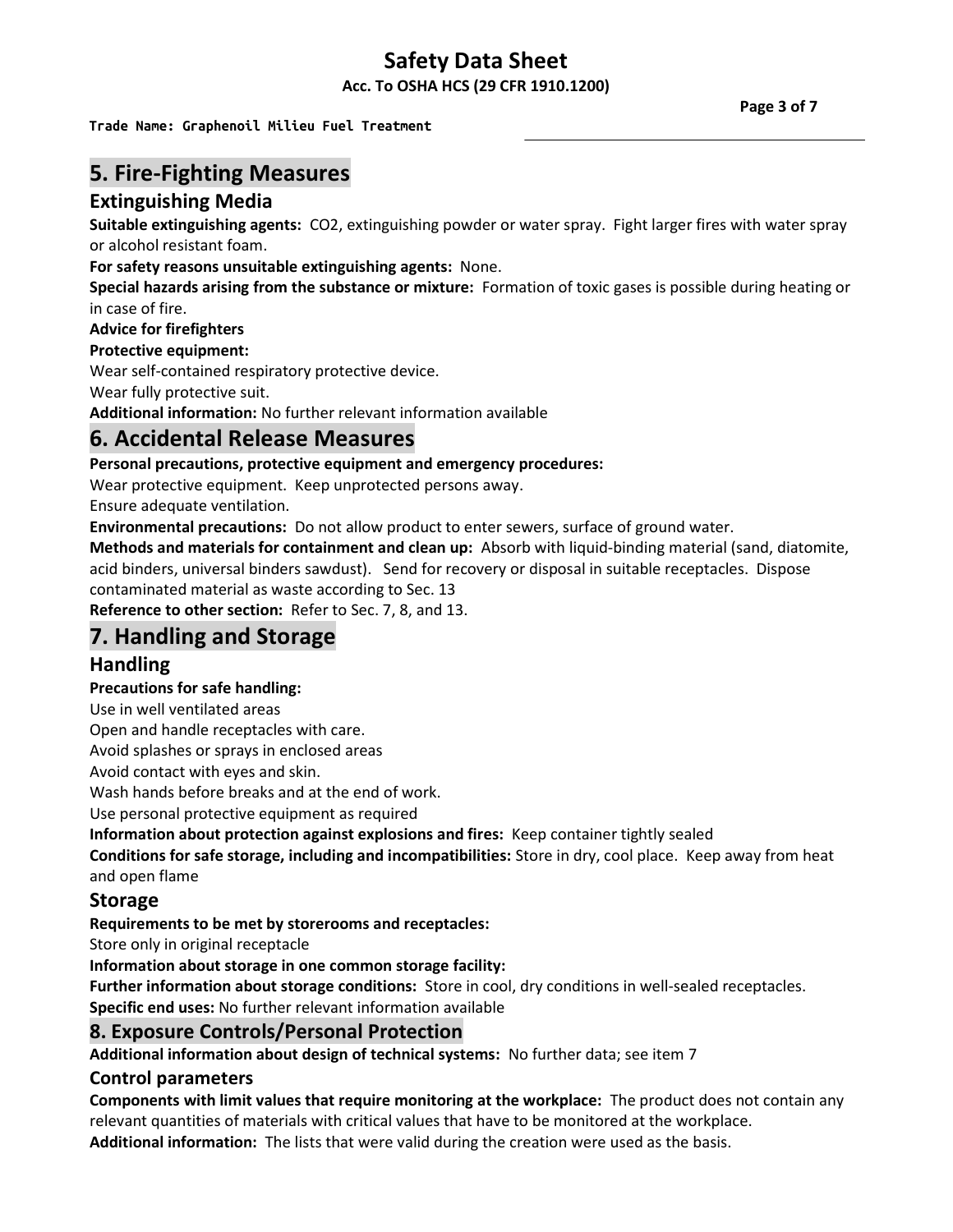Acc. To OSHA HCS (29 CFR 1910.1200)

# Trade Name: Graphenoil Milieu Fuel Treatment

#### Exposure controls

#### Personal protective equipment:

#### General protective and hygienic measures:

The usual precautionary measures for handling chemicals should be followed

Keep away from foodstuff, beverages and feed

Immediately remove all soiled and contaminated clothing

Wash hands before breaks and at the end of work

Avoid contact with the eye and skin

Use only in well ventilated areas.

#### Engineering controls:



Breathing equipment: Not normally needed when used in well ventilated area. Avoid mist and vapor. Protection of hands: Gloves are required Material of gloves: Rubber or nitrile Penetration time of glove material: Not available Eye protection: Chemical goggles or full face shield

Body protection: Protective work clothing is highly recommended

Limitation and supervision of exposure into the environment: No further relevant information available

# 9. Physical and Chemical Properties

### Information on basic physical and chemical properties

#### General information

Appearance:

 Form: Liquid Color: Amber Odor: Hydrocarbon Odor threshold: Not determined pH value: Not determined Melt point/ range: Not determined Boiling point/ range: Not determined Flash point: 41 C/ 105 F Flammability (solid, gaseous): Not applicable Auto-ignition temp: Not determined Decomposition temperature: Not determined Auto igniting: Product is not self-igniting Danger of explosion: Product does not present an explosion hazard Explosion limits: Lower: Not determined Upper: Not determined Vapor pressure at 20 C (F): Density at 20 C (F): 7.2 lb./gal. Specific Gravity: 0.88 Vapor density: Not determined Evaporation rate: Not determined Solubility/miscibility with water: <1%

Partition coefficient (n-octanol/water): Not determined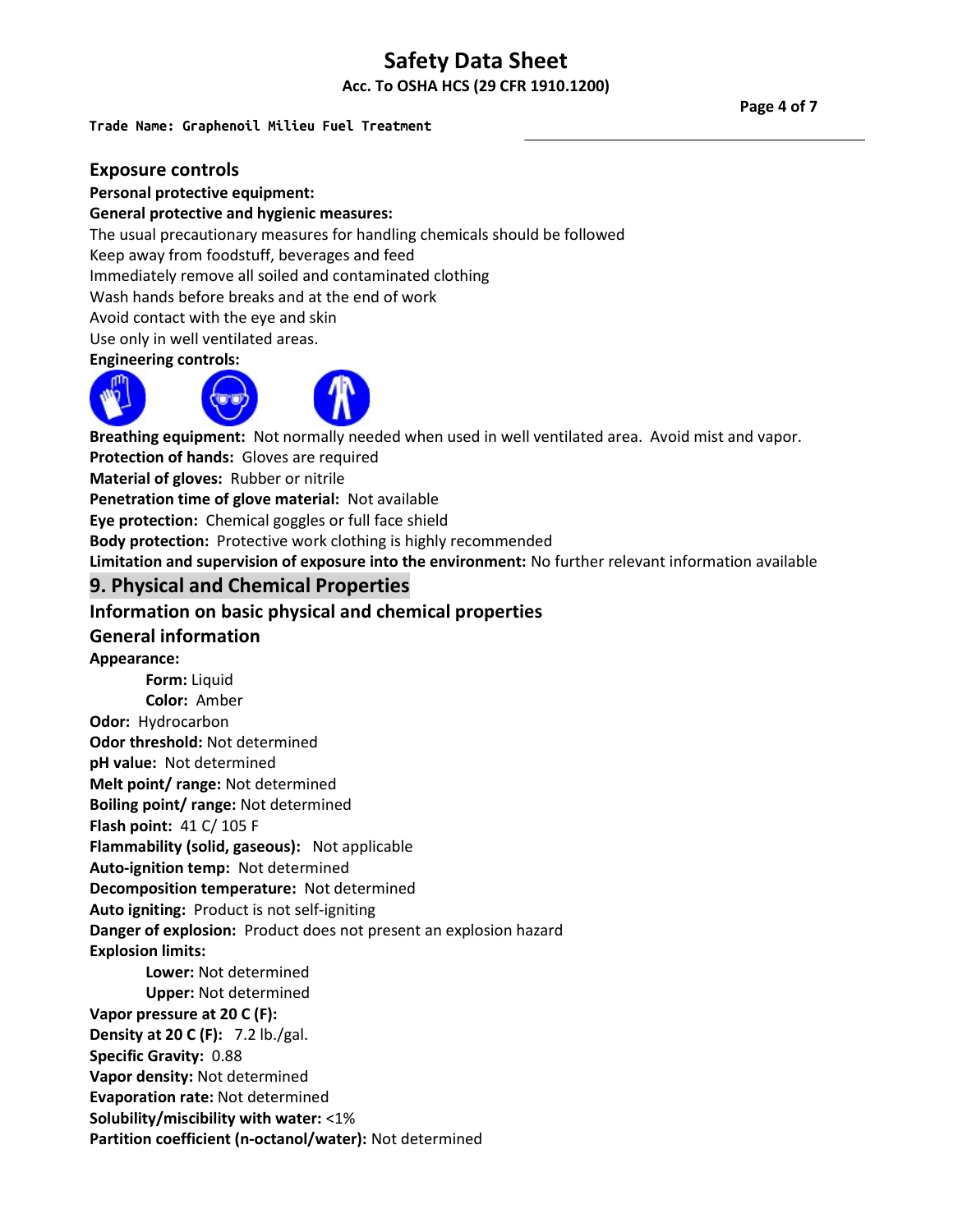Acc. To OSHA HCS (29 CFR 1910.1200)

# Trade Name: Graphenoil Milieu Fuel Treatment

Page 5 of 7

Viscosity: Not determined Solvent content: VOC (California): >95% Other information: No further relevant information available 10. Stability and Reactivity Reactivity Chemical Stability Thermal decomposition/conditions to be avoided: Carbon monoxide and carbon dioxide may form Possibility of hazardous reactions: Can react with strong oxidizers Conditions to avoid: Incompatible materials: Avoid strong oxidizers Hazardous decomposition components: Carbon monoxide and carbon dioxide may form 11. Toxicological Information Information on toxicological effects Acute toxicity: LD/LC 50 values that are relevant for classification: Not available Primary irritant effect On skin: Irritating to skin On eyes: Irritating to eyes Sensitization: No sensitizing effects known Sub-acute to chronic toxicity: No further relevant information available Additional toxicological information: Carcinogenic categories NTP (National Toxicology Program): None of the ingredients is listed OSHA-Ca (Occupational Safety and Health Administration): No further relevant information available Probable routes of exposure Acute effects (acute toxicity, irritation and corrosivity): Severe irritation of skin and eyes can occur Repeated Dose Toxicity: No further relevant information available 12. Ecological Information Toxicity Aquatic toxicity: No further relevant information available Persistence and degradability: No further relevant information available Behavior in environmental system Bio-accumulative potential: No further relevant information available Mobility in soil: No further relevant information available Additional ecological information: General notes: Do not allow undiluted product or large quantities of product to reach ground water, water course or sewage systems.

Other adverse effects: No further relevant information available

# 13. Disposal Considerations

#### Waste treatments methods

#### Recommendation:

The user of this material has the responsibility to dispose of unused material, residues and containers in compliance with all relevant local, state and federal laws and regulations regarding treatment, storage and disposal for hazardous and nonhazardous wastes. Residual material should be treated as hazardous.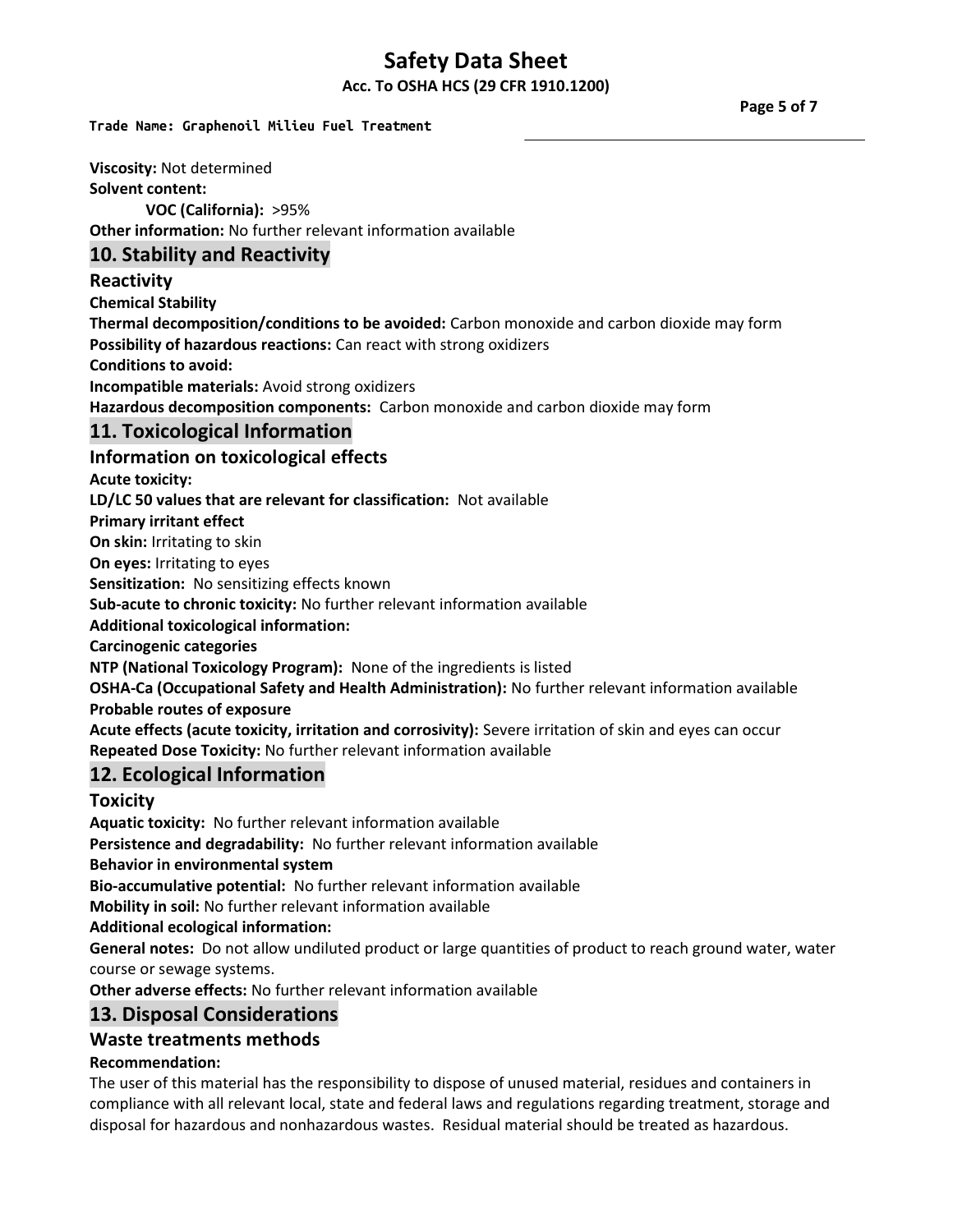Acc. To OSHA HCS (29 CFR 1910.1200)

# Trade Name: Graphenoil Milieu Fuel Treatment

Page 6 of 7

Un-cleaned packaging: Recommendations: Disposal must be made according to official regulations

Recommended cleansing agent: Water, if necessary with cleansing agents

# 14. Transport Information

UN-Number: UN1268 DOT, ADR, IMDG, IATA: Petroleum Distillate N.O.S. UN proper shipping name: UN1268 Flammable liquid N.O.S.

Transport hazard class(s) DOT, ADR, IMDG, IATA:

Class: 3, Combustible liquid (Non-bulk truck transport only – all other modes Flammable liquid N.O.S. UN1268)



Packing group: III Environmental hazards: None known Marine pollutant: No Special precautions for user: Danger code (Kemler): 34 EMS Number: Segregation groups Transport in bulk according to Annex II of MARPOL73/78 and IBC code: Not aplicable Transport/Additional information:

# 15. Regulatory Information

# Safety, health and environmental regulation/legislation specific for the substance or mixture (USA)

# SARA

Label:

Section 355 (extremely hazardous substances): None of ingredients are listed Section 313 (Specific toxic chemical listings): None of ingredients are listed TSCA (Toxic Substance Control Act): All of ingredients are listed Prop 65 (California)

Chemicals known to cause cancer: None of ingredients are listed

Chemicals known to cause reproductive toxicity for females: None of ingredients are listed Chemicals known to cause reproductive toxicity for males: None of ingredients are listed Chemicals known to cause developmental toxicity: None of ingredients are listed

### Carcinogenic Categories

EPA (Environmental Protection Agency): None of ingredients are listed

IARC (International Agency for Research on Cancer):

TVL (Threshold Limit Value established by ACGIH):

NIOSH-Ca (National Institute for Occupational Safety and Health): None of ingredients are listed

State Right to Know Listings: None of ingredients are listed

Canadian substance listings

Canadian Domestic Substances List (DSL): All ingredients are listed.

Canadian Ingredient Disclosure list (limit 0.1%): None of the ingredients is listed.

Canadian Ingredient Disclosure list (limit 1%): None of the ingredients is listed.